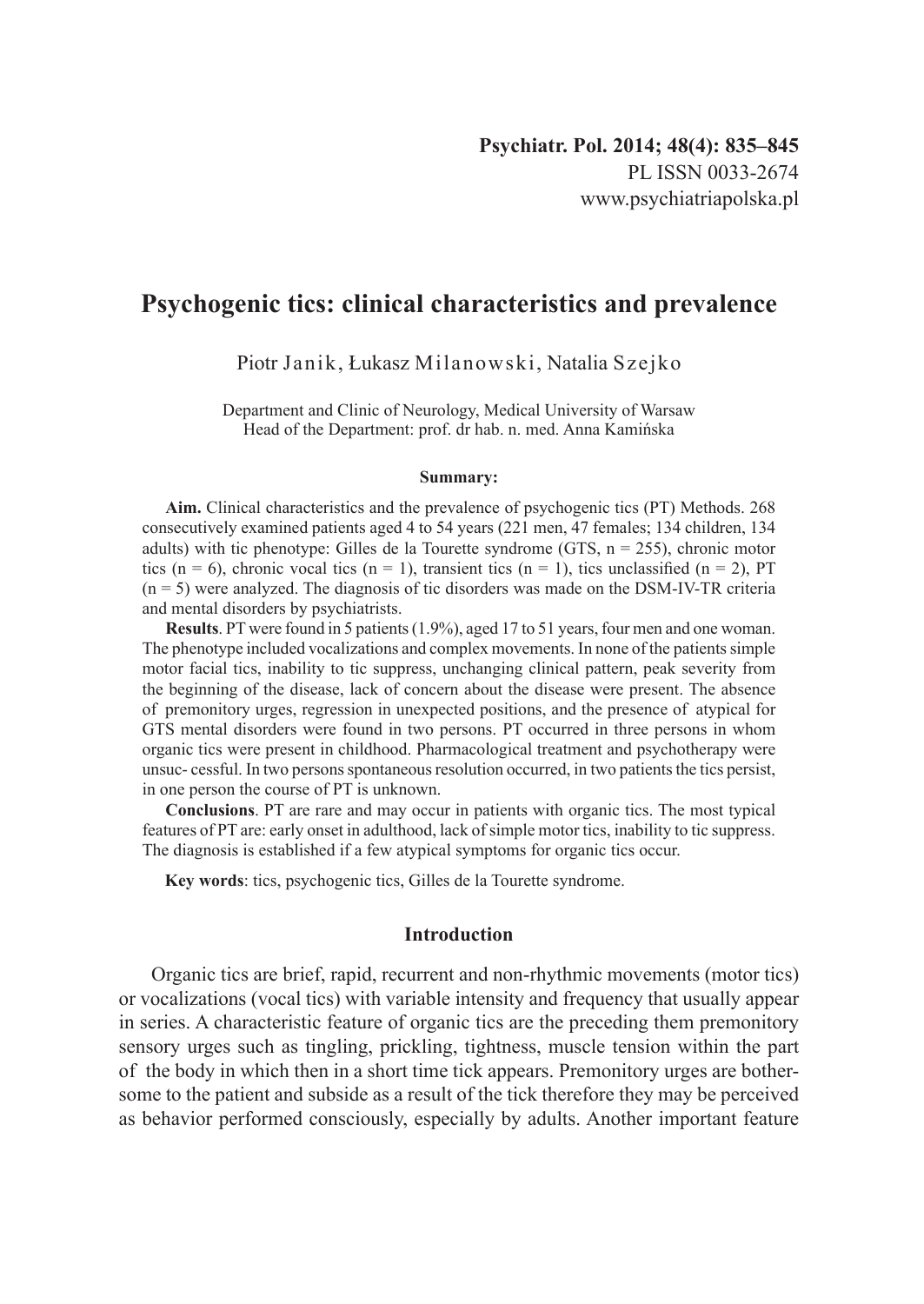of organic tics is the ability to temporarily suppress them, which is associated with a growing feeling of unspecified anxiety, tension and discomfort which subside as a result of tick [1, 2].

Organic tics often occur in series, though at irregular intervals. Typical is the variability in severity, number and type of tics in time, even during one day. Factors that reduce the severity of organic tics are sleep, performing activities that require concentration and motor coordination (cycling, playing a musical instrument, dancing, driving a car) and physical activities (sport). Alcohol, drugs made of hemp, fever, relax, orgasm can also reduce the severity of organic tics in some patients. Organic tics may increase under stress, emotions, excitement, fatigue, illness, talk about ticks and when the patient is in solitude. The rule is lesser severity of tics at school, work, the presence of unfamiliar people and greater at home and at the presence of known people [3].

The most severe disease, in the course of which organic tics occur, is Gilles de la Tourette syndrome (GTS), in which idiopathic motor tics and vocal tics begin before 18 years of age, persist for more than 12 months and the period of complete remission does not exceed three consecutive months [4]. The disease begins in the first decade of life, usually between 5-7 years of age from the simple motor tics of the face (eyes squinting) and the head (shaking), which usually disappear after a few weeks. After some time the tics turn up again with variable severity and various locations. As the disease progresses complex motor tics involving many muscle groups appear and after 1-2 years from the onset simple vocal tics (inarticulate sounds) develop. Complex vocal tics (understandable words) occur even later and in less than half of the patients [1, 3]. In 80-90% of patients occur at least one mental disorder comorbid with tics. Most frequently attention deficit hyperactivity disorder and obsessive-compulsive disorder are diagnosed, rarely learning disorders, anxiety disorders, mood disorders, conduct disorder [5-8].

The prognosis for patients with GTS is usually good. The peak tic severity occurs between 10-12 years of age and in adolescence and early adult period tics tend to weaken [9]. In adulthood, one third of people who experienced childhood severe tics has a complete remission. In the next half of the patients tics are minimal or mild. Only a fifth of patients have more severe tics disturbing everyday life [10, 11].

Until the 60s of the last century tics were treated as psychogenic disorder having no organic substrate. Psychotherapy of patients and their families was the primary method of treatment and a reduction in symptoms after using behavioral techniques and other methods of psychotherapy was considered as confirmation of this hypothesis [12]. It was only the discovery of the role of the dopaminergic system in the etiology of tics and their effective treatment with haloperidol that resulted in including tics to organic involuntary movements [13, 14]. Psychogenic Tics (PT) are classified as symptomatic tics. Currently, they are considered disorder of low frequency. The incidence of all PT among all psychogenic movement disorders (PMD) is estimated to be from 0% to 8% [15-19], in patients with involuntary movements and other movement disorders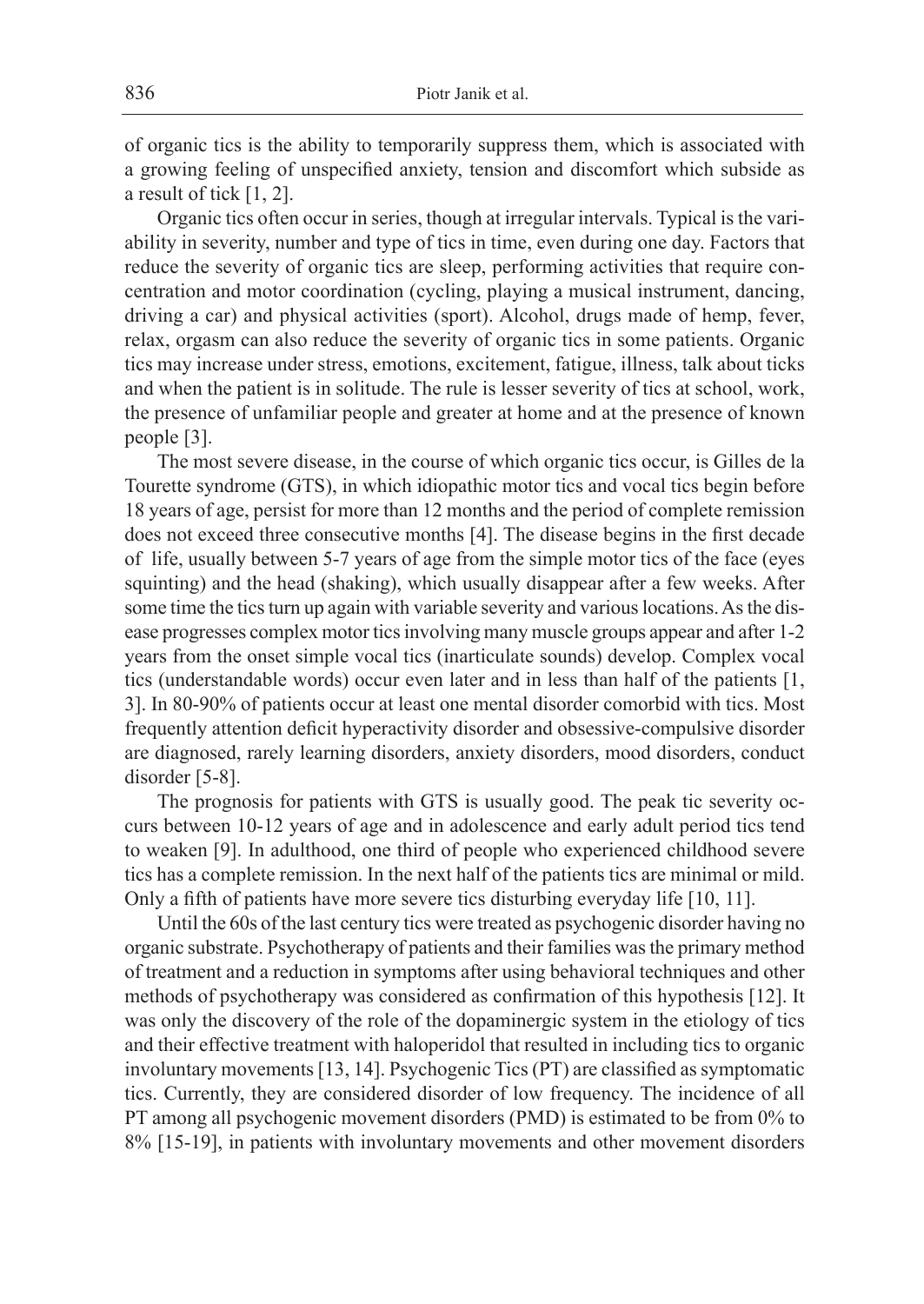0.16% [18] and in patients with symptomatic tics on 10.3% [20]. There is no data on how often can occur the PT in patients with tics of various etiologies.

#### **Aim**

The aim of the work was clinical characteristics and assessment of the prevalence of psychogenic tics in group of patients with tics of various etiology.

#### **Material**

268 consecutively examined in the years 1998-2012 patients aged 4 to 54 years with clinical phenotype of tics: Gilles de la Tourette syndrome (GTS,  $n = 255$ ), chronic motor tics (n = 6), chronic vocal tics (n = 1), transient tics (n = 1), unclassified tics ( $n = 2$ ), psychogenic tics ( $n = 5$ ) were analyzed. Patients with symptomatic tics could be included in the study, however, such a diagnosis has not been found in any of the patients (with the exception of psychogenic etiology). In the studied group of 268 patients with tics 221 people were males (82.5%), 47 females, 134 (50%) children, and 134 adults  $\geq$  18 years.

#### **Methods**

The study was performed in Department of Neurology, Medical University of Warsaw. The patients were referred to Outpatient Movement Disorder Clinic by neurologists or psychiatrists to make a diagnosis and tic treatment. All patients were examined by the author of the work (PJ). Diagnosis of PT was established by neurologist, experienced in movement disorders, on the basis of medical history and physical examination. The diagnosis of GTS was made on the DSM-IV-TR criteria [4] The diagnosis of mental disorders was made on the basis of examination performed by psychiatrists and discharge charts from psychiatric wards where the patients had been diagnosed and treated. The authors did verify neither the diagnosis of particular mental disorder nor diagnostic criteria used by psychiatrists to make a diagnosis. In addition the authors reviewed retrospectively ambulatory cards of TP patients to obtain demographic and clinical data. The clinical course of PT was determined on the basis of information obtained in the course of a telephone conversation with patients and their parents or spouses.

### **Results**

In the studied group of 268 patients with tics, PT was found in 5 patients (1.9%), four men and one woman. In three persons the onset of PT occurred in adulthood (two men, one woman), in two other people the onset was placed in adolescence. The age of onset of PT ranged from 17 to 51 years (mean:  $34.0 \pm 16.6$ ). Delay in diagnosis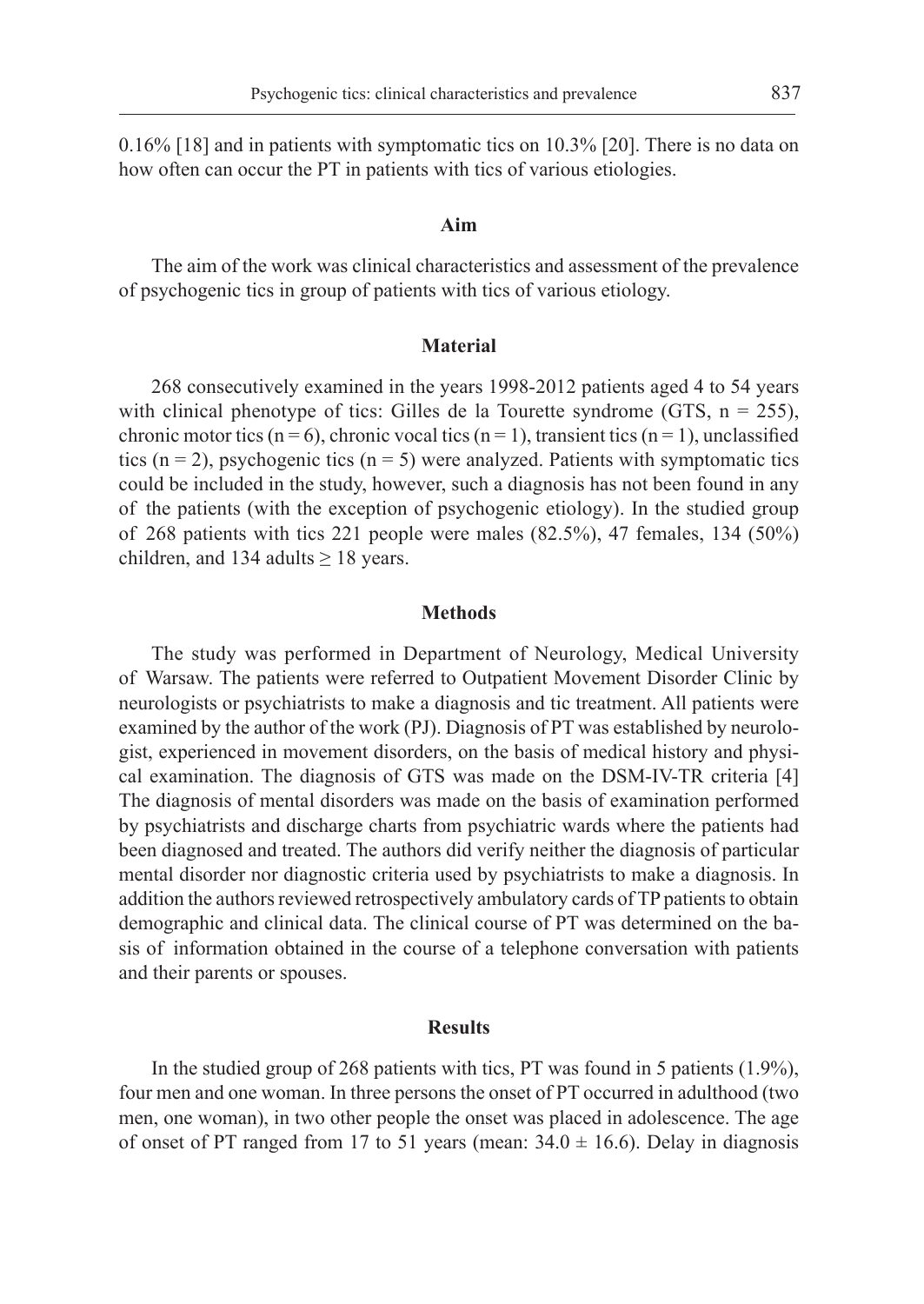ranged from 2 to 5 years in four patients. Only one patient was diagnosed shortly after the occurrence of the disorder.

PT phenotype is shown in Table 1. All patients presented inability to temporarily suppress PT, unchanging clinical pattern, the absence of simple motor tics of the face and neck at the time of the PT, sudden onset, very large and maximum severity from the onset, lack of concern about the illness as well as unusual for organic tics and GTS features: diminishing in unexpected situations, attacks of deep breathing, parkinsonism, lasting a few days mutism. Premonitory urges occurred in three patients (all with a positive history of tics in childhood) and were absent in the other two patients in whom organic tics never occurred.

| <b>Patient</b> | <b>Clinical phenotype</b>                                       |                                            |                                                                                                                                                   |  |  |  |  |  |  |
|----------------|-----------------------------------------------------------------|--------------------------------------------|---------------------------------------------------------------------------------------------------------------------------------------------------|--|--|--|--|--|--|
|                | Vocalisations                                                   |                                            | Complex movements                                                                                                                                 |  |  |  |  |  |  |
|                | Meaningless sounds                                              | Linguistically<br>meaningful<br>utterances |                                                                                                                                                   |  |  |  |  |  |  |
|                | Piercingly loud, short<br>scream, munching,<br>blowing, hooting | Coprolalia,<br>palilalia,<br>echolalia     | lifting the upper limb clenched into a fist, hitting<br>hand on the forehead, snapping mouth, kicking,<br>ejecting tongue, cheeks inflation       |  |  |  |  |  |  |
| $\overline{2}$ | Deep throaty sound,<br>stuttering                               |                                            |                                                                                                                                                   |  |  |  |  |  |  |
| 3              | Piercingly loud, short<br>scream                                |                                            | throwing of the head to the back, bouncing                                                                                                        |  |  |  |  |  |  |
| 4              |                                                                 |                                            | hitting hand in the chest, bending the body in an<br>arc, violent jerking of the whole body, stiffening<br>of the body causing inability to move  |  |  |  |  |  |  |
| 5              | Deep throaty sound                                              | Coprolalia                                 | throwing of the head to the back, strong tension<br>of the whole body combined with tightening of<br>the evelids, hands, apnea and facial redness |  |  |  |  |  |  |

Table 1 **The clinical phenotype of psychogenic tics**

Two patients were diagnosed with GTS in childhood, one patient experienced tics in childhood, the kind and duration of which was not possible to be determined. Family history of tics was positive in all three patients. In two other adults family history of tics in childhood was negative. In four patients comorbid mental disorders were diagnosed (Table 2).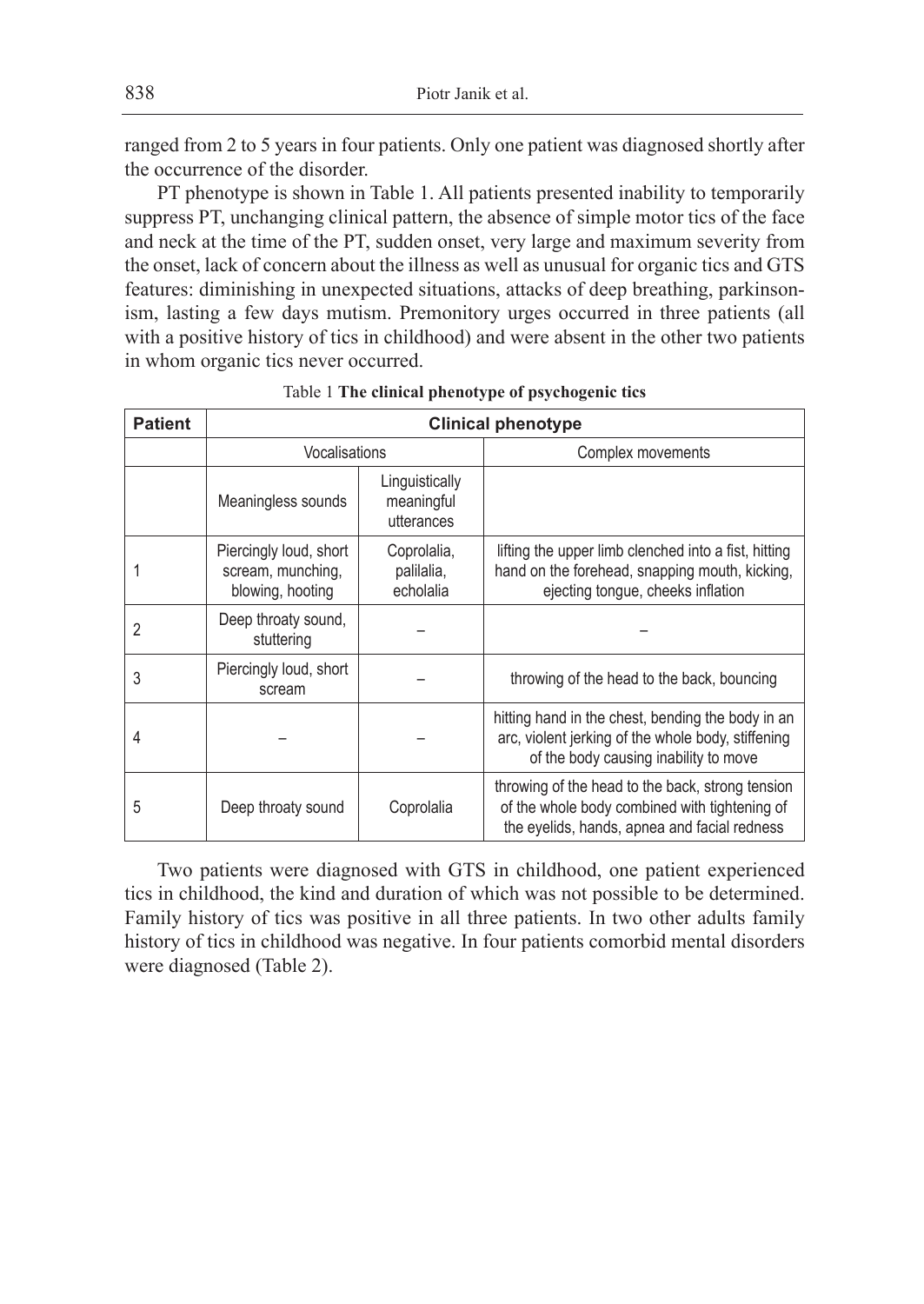|  | Course                            | symptoms<br>11 years<br>Variable<br>severity,<br>persist                                                                                                         | Variable severity,<br>remission after 6<br>complete<br>years                                                                 | persist 4 years<br>symptoms<br>Variable<br>severity,                                                                                | remission after 5<br>Paroxysmal;<br>complete<br>years                                                           | Unknown                                      |
|--|-----------------------------------|------------------------------------------------------------------------------------------------------------------------------------------------------------------|------------------------------------------------------------------------------------------------------------------------------|-------------------------------------------------------------------------------------------------------------------------------------|-----------------------------------------------------------------------------------------------------------------|----------------------------------------------|
|  | diagnosis<br>Delay in             | 5 years                                                                                                                                                          | 5 years                                                                                                                      | 2 years                                                                                                                             | 4 years                                                                                                         | 5 days                                       |
|  | Treatment                         | olanzapine, flupentixol, donazepam;<br>Haloperidol, sulpiride, risperidone,<br>tiapride, thioridazine, pimozide,<br>levomepromazine, clozapine,<br>psychotherapy | Tiapride; psychotherapy                                                                                                      | thixene, clonazepam, clorazepate,<br>Haloperidol, risperidone, levome-<br>promazine, quetiapine, chlorpro-<br>lorazepam, clonidine, | clonidine, pharmacological coma;<br>Haloperidol, tiapride, pimozide,<br>clozapine, clonazepam,<br>psychotherapy | Haloperidol, risperidone, psycho-<br>therapy |
|  | disorders<br>Mental               | Paranoid syndrome                                                                                                                                                | retardation, conversion<br>tional problems, mental<br>Histrionic personality<br>behavioral and emo-<br>disorder,<br>disorder | Recurrent depressive<br>syndrome                                                                                                    |                                                                                                                 | self-mutilations<br>ADHD, OCD,               |
|  | features<br>Other                 | Resolving of<br>PT in laying<br>position                                                                                                                         | hyperventilation<br>Attacks of                                                                                               | Parkinsonism                                                                                                                        | Mutism                                                                                                          | Resolving of PT<br>while smoking             |
|  | Premonitory<br>sensation<br>urges | $\frac{1}{2}$                                                                                                                                                    | $\frac{1}{2}$                                                                                                                | Yes                                                                                                                                 | Yes                                                                                                             | Yes                                          |
|  | childhood<br>Tics in              | ş                                                                                                                                                                | ş                                                                                                                            | unspecified<br>Tics                                                                                                                 | GTS                                                                                                             | GTS                                          |
|  | Family<br>history                 |                                                                                                                                                                  |                                                                                                                              | Tics                                                                                                                                | GTS                                                                                                             | Tics                                         |
|  | Clinical<br>phenotype             | Vocalizations,<br>activities<br>complex<br>motor                                                                                                                 | Vocalizations                                                                                                                | Vocalizations,<br>bouncing                                                                                                          | the body in an<br>arc, stiffening<br>and jerking<br>of the body<br>Bending of                                   | Vocalizations,<br>tensioning<br>body         |
|  | gender<br>Age,                    | 51, M                                                                                                                                                            | 49, F                                                                                                                        | 36, M                                                                                                                               | 17, M                                                                                                           | 17, $M$                                      |
|  | Patient                           |                                                                                                                                                                  | 2                                                                                                                            | S                                                                                                                                   | 4                                                                                                               | 5                                            |

Table 2 Clinical characteristics of patients with psychogenic tics. Table 2 **Clinical characteristics of patients with psychogenic tics.**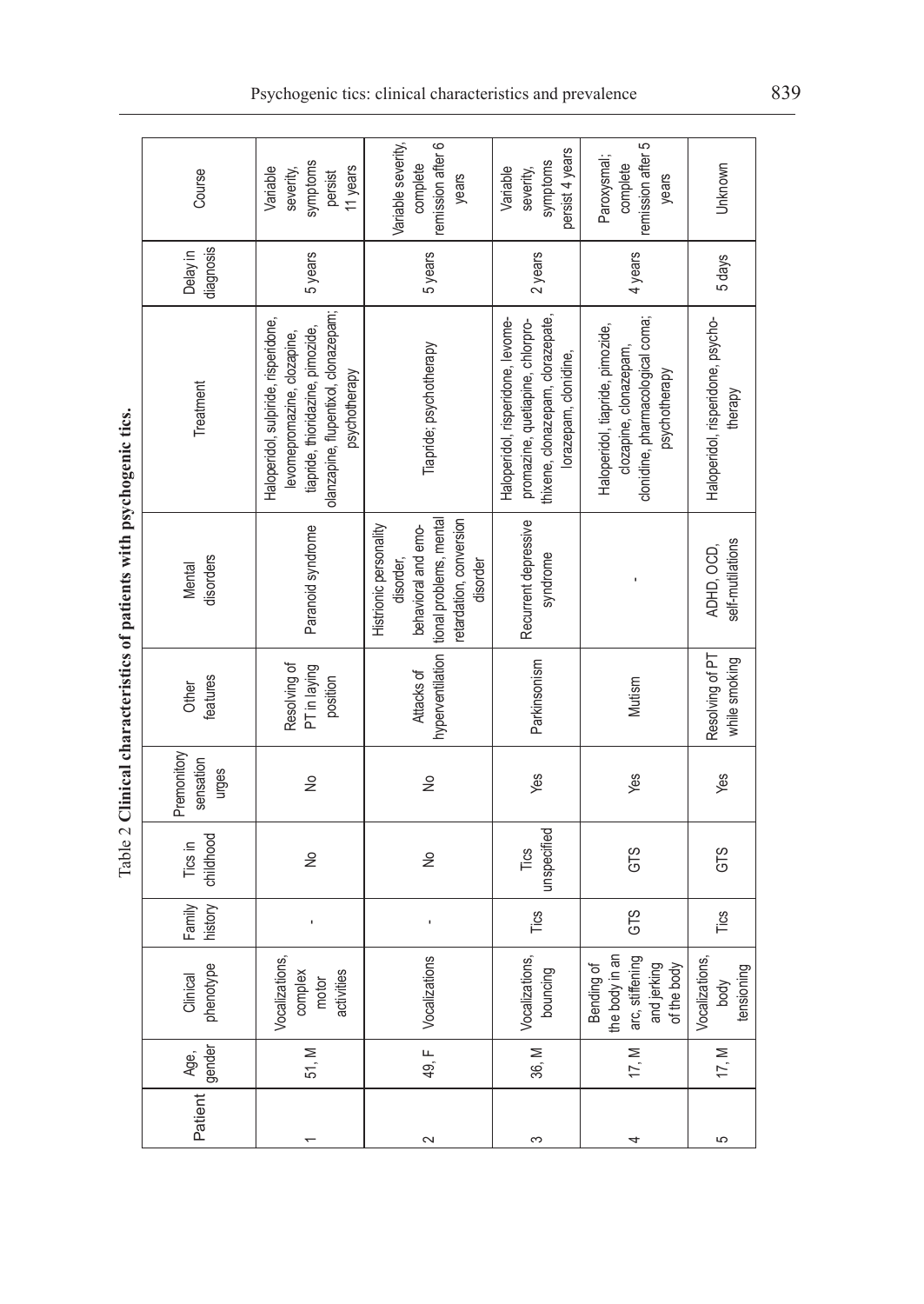In all the patients organic tics were diagnosed initially and intensive symptomatic treatment with neuroleptics, benzodiazepines, and clonidine was introduced (Table 2). In patient 4 six times over four years pharmacological coma combined with artificial ventilation was applied. Psychotherapy consisting of occupational therapy, individual and group, was used in four patients. In three patients it proved to be ineffective (patient 1, 2 and 4), in one subject its effect has not been established (patient 5). Patient 4, in whom there was spontaneous withdrawal of PT, ceased psychotherapy two years before resolution of the disorder recognizing it as ineffective. Patient 3 did not consent to psychotherapy.

The course of PT, in three patients consisted of varying severity of symptoms, without periods of complete remission. The follow up period in these patients have been 4, 6 and 11 years. In one patient the course was paroxysmal with the period of occurrence from several days to three weeks, with complete resolution of symptoms after four years of the disease. In all persons psychogenic symptoms exacerbation was associated with the occurrence of stressful situations. In one patient (patient 5), in whom the diagnosis was established in the first week of illness, the course of PT was unknown.

### **Discussion**

One of the most certain evidence of psychogenic etiology of the observed involuntary movements is inconsistent clinical picture of with an organic movement disorder [21]. Permanent feature of organic tics is their suggestibility because almost all patients have the ability to temporarily stop them [1, 22]. This particular feature of tics distinguishes them from other involuntary movements. A consistent feature of PT in the all examined five people was the lack of voluntary control and inability to even short-term inhibition of tick. This feature of TP is similar to other PMD because most patients with these disorders have no control over any free movements [23]. Another tic feature is the presence of premonitory sensory urges. They are present in 90% of patients with GTS, especially in adolescents and adults [24]. In small children below 10 years of age premonitory urges may be absent or not realized and some organic tics of a more automatic character (e.g., eye blinking) are not preceded by them [1, 24]. The absence of preceding premonitory urges is considered to be a typical feature of PT [23, 25-27]. However, three of the five described persons reported premonitory sensory symptoms associated with PT. The probable cause is the coexistence in these patients, at different times, of organic tics (GTS were found in two, in one undefined tics in childhood) as well as the psychogenic ones and referring the premonitory sensory urges to both types of movement disorders. In these patients, organic tics always preceded PT, which occurred during the period of full remission of organic tics.

Organic tics are characterized by variability of location and severity. Resolution of one kind of tics and the appearance of tics of a different phenomenology and else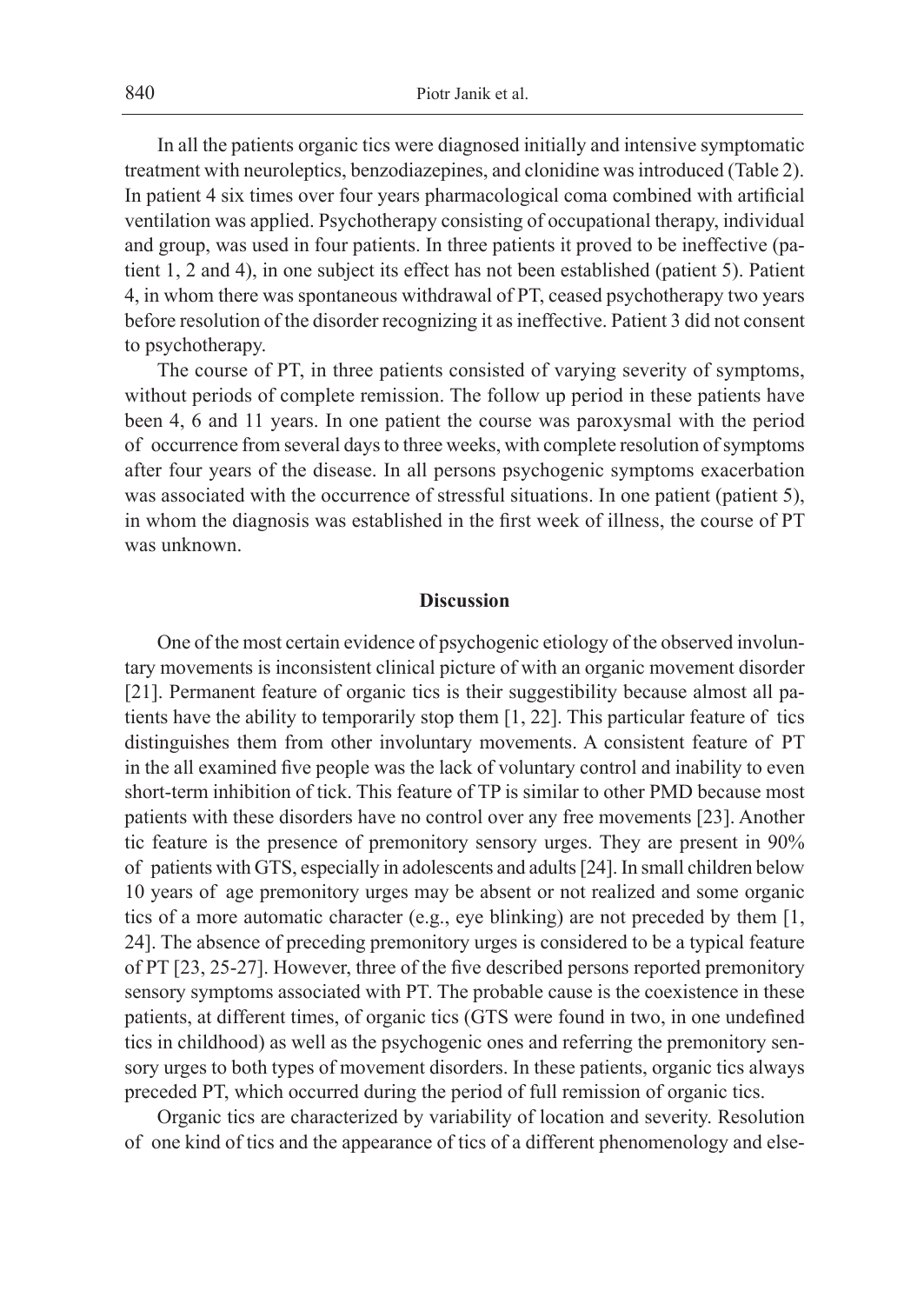where in the body is typical. In contrast to organic tics, a constant feature of the described PT was their unchangeability as well as fixed clinical pattern (Table 2).

The first symptoms of the GTS are usually simple motor facial tics. Motor tics generally precede the vocal, and simple tics appear earlier than complex. In two patients with a negative history of tics in childhood the onset was connected with vocalization and complex movements (patients 1 and 2) and in three other PT emerged during full remission of simple motor tics which was inconsistent with the natural course of organic tics and GTS. In adults with GTS in whom tics persist, dominate the face, neck and torso tics while the complex motor tics and vocal tics become weaker over the years [9]. In the described patients with PT dominated vocalizations and complex movements, without simple tics of the face and neck (Table 1). Description of PT clinical phenotype, including paroxysmal dyskinesia, are rare in the literature, usually refer to case reports and include vocalizations, hitting in the chest, bending the body in an arc, rhythmic movements of the trunk and limbs, ejecting tongue, jaw movements, tilting the body to the side, adoption of specific postures [25], falling into bed combined with tonic-clonic-like movements [26], attacks of shoulder movements combined with straightening and a twist of the neck [23], shaking head with complex, repetitive hand movements [27].

Phenomenology of PT in our patients was very similar. The main symptoms were loud inarticulate vocalizations and various types of complex motor activities. In two patients (1 and 3) articulate vocalizations (palilalia, echolalia, coprolalia), occurred, which together with other complex movements were one of the initial symptoms of the disease. Coprolalia is never the first sign of GTS, usually occurs around 12 years of age, although rarely (in 15% of patients) may occur only in adulthood [28]. Similarly, other complex vocal tics, such as palilalia and echolalia appear in GTS after a few years from the onset of tics.

The highest intensity of organic tics occurs during puberty, especially between 10-12 years of age, during adolescence and early adult period they are weakened [9]. Only 20% of adult patients who experienced childhood severe tics has tics of greater intensity [10, 11]. In three persons who experienced childhood organic tics, the greatest severity of the disease associated with the appearance of PT, fell on adolescence  $(n = 2)$  and adulthood  $(n = 1)$  and thus the period when a natural organic tics resolve. Extremely rare (less than 5% of patients) is a situation that organic tics are more severe in adulthood than in childhood [11]. Quite exceptionally, they appear for the first time in adults which usually is associated with a recurrence of childhood organic tics or symptomatic etiology [29]. Thus, the beginning of the illness in adulthood, the emergence of vocal tics and complex tics as the first symptom of the disease as well as the occurrence of severe tics throughout their natural disappearance that is, after the completion of puberty, should lead to a suspicion of psychogenic nature of the disorder.

The severity of PT in all the described patients was assessed as significant, impairing social functioning, which is consistent with data from the literature where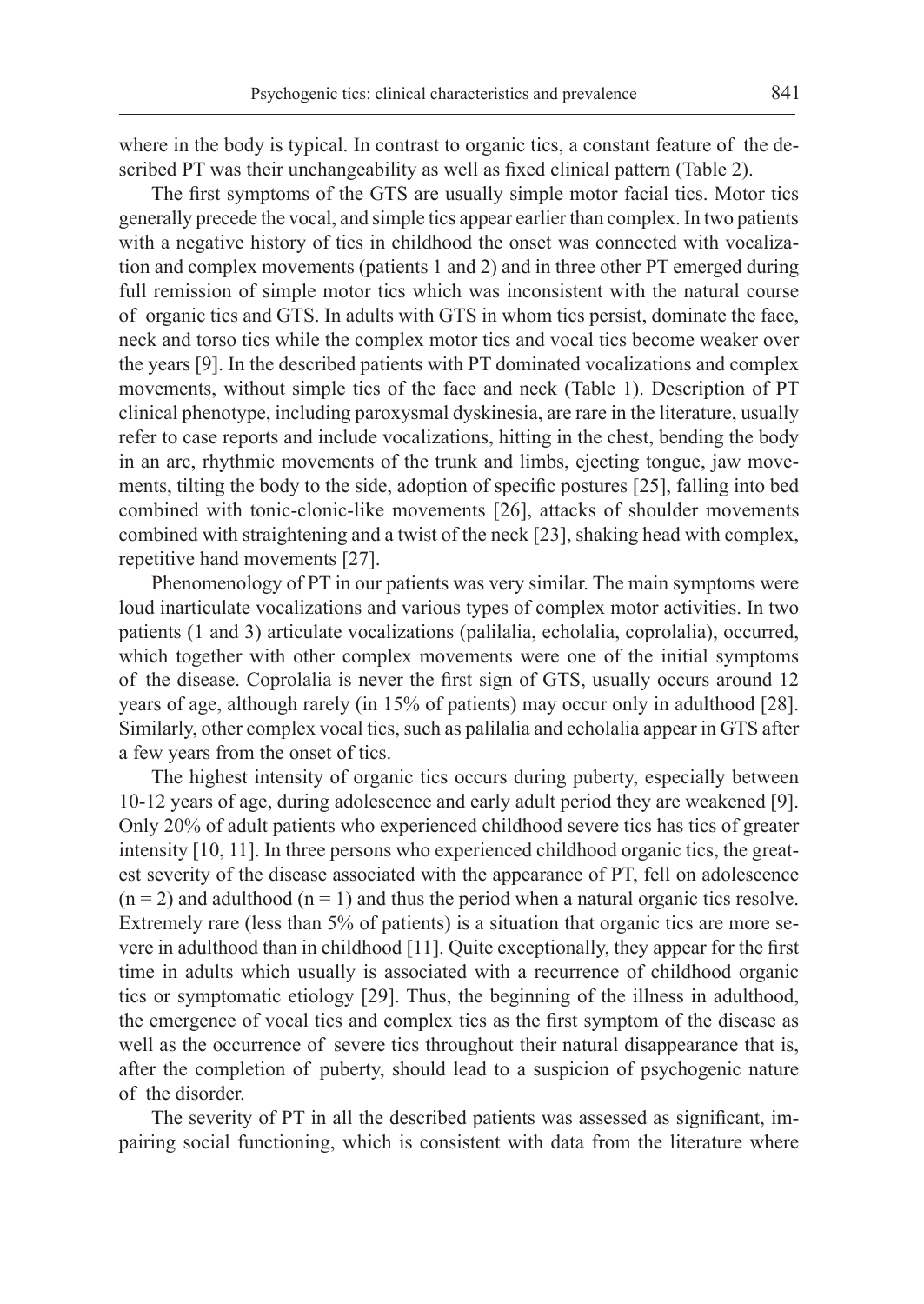it is stressed that PT are the type of PMD with the greatest intensity, which usually cause inability to work [19]. None of the three described adult patients has worked, two high school students left school because of PT. Despite the large increase in PT none of the ill has shown concerns about the disorder or fear of the future which is a typical symptom for all PMD [18].

PMD risk factor is the ability to achieve benefits from the disease [16, 18, 21]. The potential benefit was identified in only two teenagers (patients 4 and 5), which was the opportunity to avoid learning and going to school. A characteristic feature of the PMD is their possible resolution under the influence of various stimuli such as touching certain places on the skin [16, 18, 21]. In two of the persons PT resolved in a lying position, or while smoking cigarettes (Table 2). Other features of the TP, which occurred in the described patients and that are consistent with the characteristics of the PMD include sudden onset, maximum severity of the disorder from the beginning of the disease, knowledge of a person having a similar disease (three patients with tics in childhood had a person with tics in the family), the ineffectiveness of the classic pharmacotherapy. On the other hand, some features of PMD such as self-injurious behavior, resolution on distraction, the presence of mental disorder or spontaneous remissions may have less relevance in the diagnosis of PT. Self-injurious behavior is met in up to 40% of patients with GTS [6], distraction (preoccupation with the performance of an act) usually reduces tics [1, 3]. Mental disorders occur in most patients with GTS although some of them never occur (e.g., paranoid syndrome in a patient 1) or very rare (mental retardation in a patient 2) [5-8]. Complete remissions occur in one third of adults with GTS, however after 25 years of age spontaneous remissions do not occur, and organic tics stabilize after this period [9]. Therefore unusually typical for GTS mental disorders and spontaneous remissions after 25 year of age may be considered characteristic features of PT.

It is worth noting that in three of the five patients organic tics preceded the occurrence of PT which proves that the two disorders may coexist in the same patient, although in different time periods of the occurrence of the disorder. This observation is consistent with data from the literature, in which similar descriptions of coincidence as well as the sequence of occurrence of GTS and PT can be found [23, 26, 27, 30]. Appropriate distinguishing PT from organic tics in patients with GTS allows to avoid unnecessary pharmacotherapy. In all described patients with PT numerous neuroleptic drugs and benzodiazepines were used, in one patient six times pharmacological coma was applied. On the other hand, psychotherapy used in three of four patients has also proved ineffective. The prognosis is uncertain. In two patients complete recovery after many years of the disease was observed, although the longer duration of PMD has negative prognosis as to the possibility of obtaining a significant improvement [31], in two other persons PT have remained since 4 and 11 years.

The present work confirms the data from the literature that PT is a rare disorder. The prevalence of PT in the studied Polish population was 1.9%. However, due to different therapeutic treatment the diagnosis of PT is a clinically significant problem.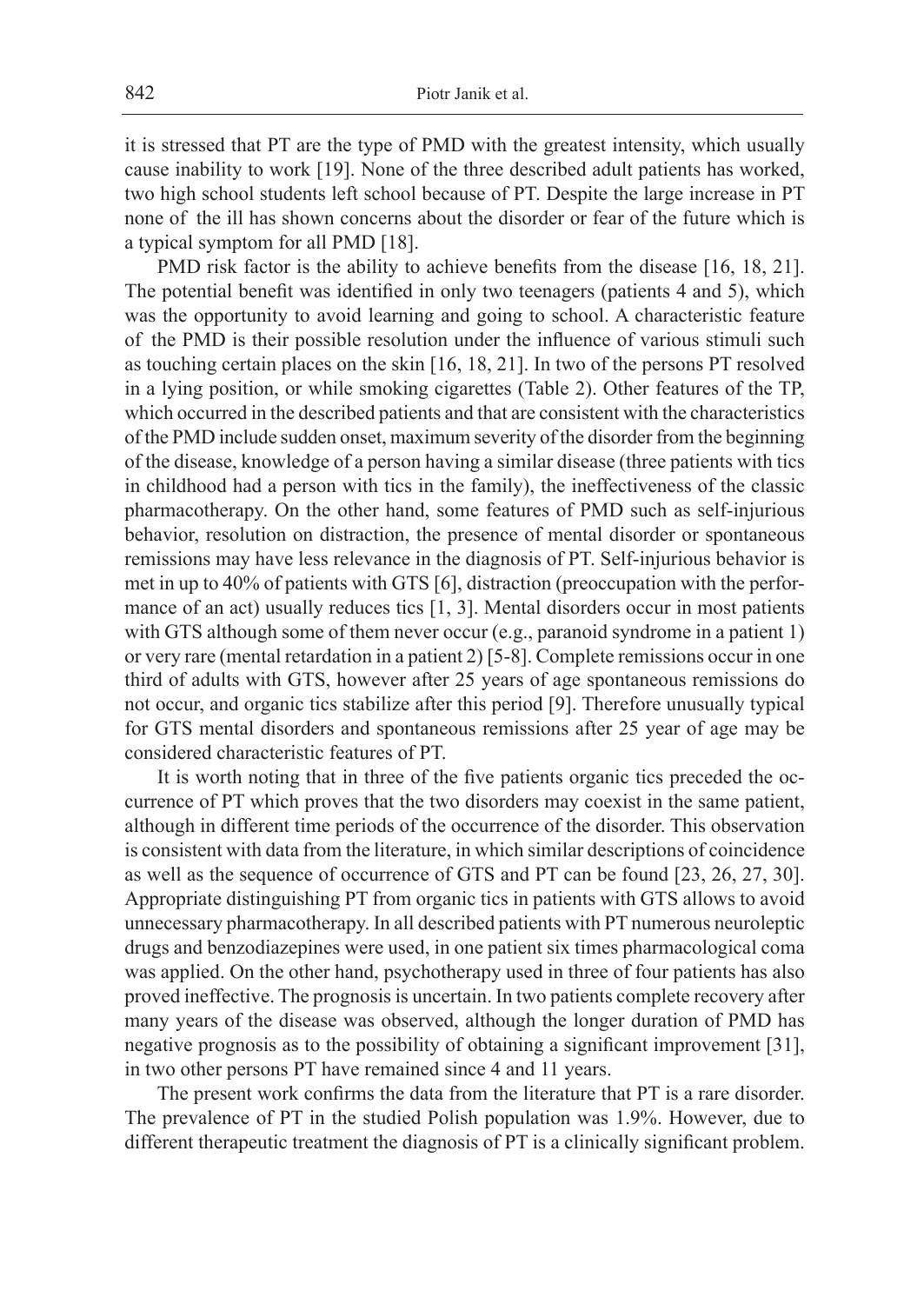The authors are aware of some important limitations of the study. Diagnosis of tic disorder was made in each patient by the author of the study based on DSM-IV-TR criteria in contrast to mental disorders that were diagnosed by different psychiatrists. We do know neither the diagnostic criteria nor questionnaires used by them to establish the diagnosis of mental disorder.

## **Conclusions**

- 1. Psychogenic tics are rare disorder that occurs in less than 2% of all patients with tics.
- 2. The phenomenology of psychogenic tics involves vocalizations and complex motor activities.
- 3. Psychogenic tics present unchanging clinical pattern and large severity which however does not cause a significant concern of the patient.
- 4. The onset of tics in adulthood or during natural recovery from organic tics, absence of simple facial motor tics, the total absence of free controls and the resolution in unexpected positions suggest their psychogenic etiology.
- 5. Psychogenic tics may occur in patients with pre-existing organic tics. In these patients, the absence of preceding premonitory urges is not a reliable symptom differentiating the two disorders.
- 6. The diagnosis of psychogenic tics should be based on the whole clinical picture with the presence of at least some of the symptoms atypical for organic tics.

## **References**

- 1. Leckman JF. *Phenomenology of tics and natural history of tic disorders*. Brain Dev. 2003; 25(supl. 1): S24–S28.
- 2. Kwak C, Dat Vuong K, Jankovic J. *Premonitory sensory phenomenon in Tourette's syndrome*. Mov. Disord. 2003; 18: 1530–1533.
- 3. Leckman JF, Bloch MH, King RA. *The diagnosis of Tourette syndrome*. W: Walkup JT, Mink JW, McNaught KSP. Ed. A family guide to Tourette syndrome. Bloomington: iUniverse; 2012. s. 8–23.
- 4. *Diagnostic and statistical manual of mental disorders (DSM-IV-TR)*. Fourth edition, Text revision. Washington DC: American Psychiatric Association; 2000.
- 5. Spencer T, Biederman J, Harding M, O'Donnell D, Wilens T, Faraone S. E t al. *Disentangling the overlap between Tourette's disorder and ADHD*. J. Child Psychol. Psychiatry 1998; 39: 1037–1044.
- 6. Freeman RD, Fast DK, Burd L, Kerbeshian J, Robertson MM, Sandor P. *An international perspective on Tourette syndrome: selected findings from 3500 individuals in 22 countries*. Dev. Med. Child Neurol. 2000; 42: 436–447.
- 7. Khalifa N, von Knorring AL. *Tourette's syndrome and other tic disorders in a total population of children: clinical assessment and background*. Acta Paediatrica 2005; 94: 1608–1614.
- 8. Debes NM, Hjalgrim H, Skov L. *Clinical aspects of Tourette syndrome*. Ugeskr. Laeger 2008; 170: 2701–2703
- 9. Leckman JF, Zhang H, Vitale A. *Course of tic severity in Tourette's syndrome: The first two decades*. Pediatrics 1998; 102: 234–245.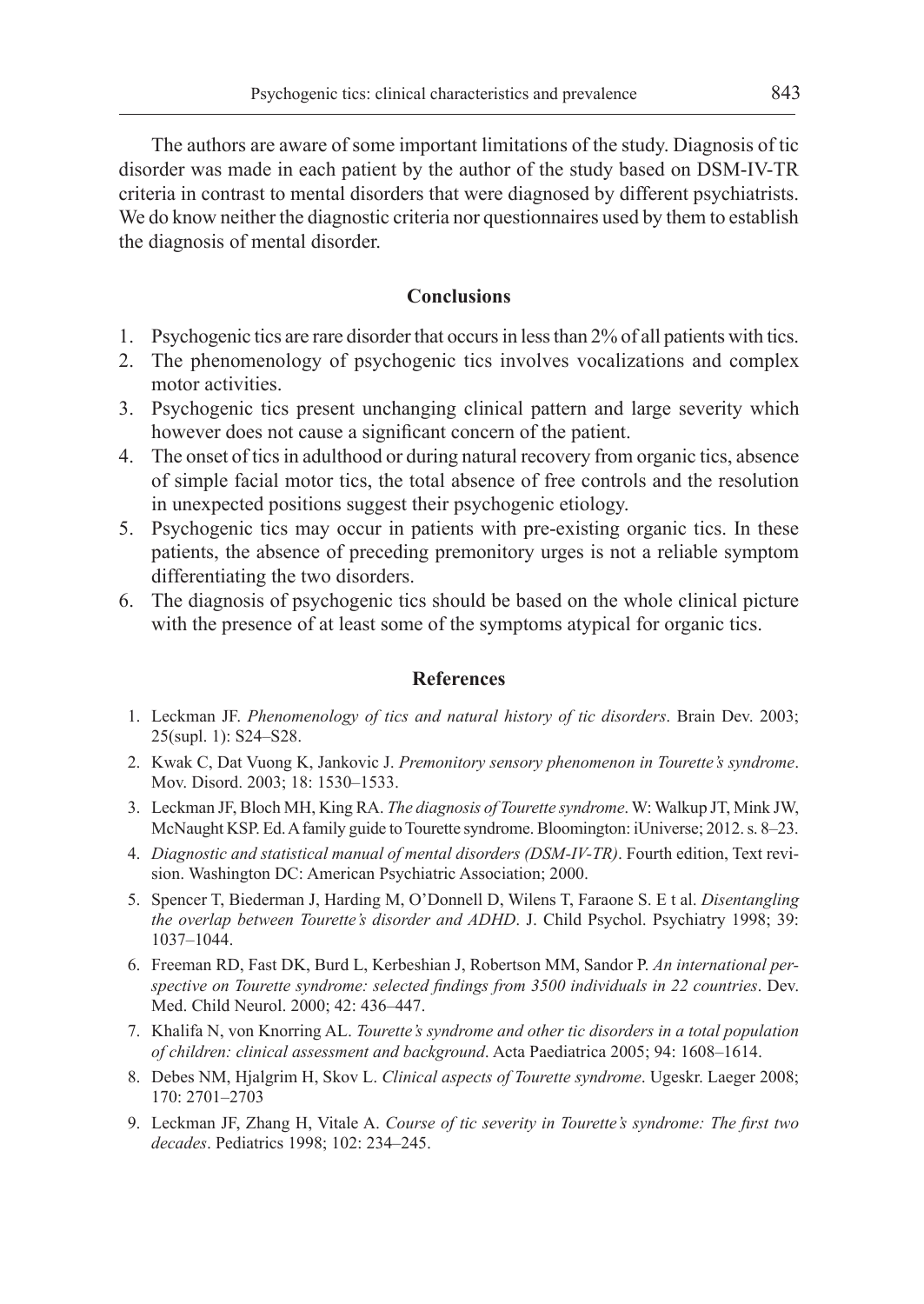- 10. Spencer T, Biederman M, Coffey B, Geller D, Wilens T, Faraone S. *The 4-year course of tic disorders in boys with attention-deficit/hyperactivity disorder*. Arch. Gen. Psychiatry 1999; 56: 842–847.
- 11. Bloch MH, Peterson BS, Scahill L, Otka J, Katsovich L, Zhang H. et al. *Adulthood outcome of tic and obsessive-compulsive symptom severity in children with Tourette syndrome*. Arch. Pediatr. Adolesc. Med. 2006; 160: 65–69.
- 12. Morphew J, Sim M. Gilles de la Tourette syndrome. A clinical and psychopathological study. Br. J. Med. Psychol. 1969; 42: 293–301.
- 13. Messiha F, Knop W. A study of endogenous dopamine metabolism in Gilles de la Tourette's Disease. Dis. Nerv. Syst. 1976; 37: 470–473.
- 14. Shapiro E, Shapiro A, Sweet R. The diagnosis, etiology and treatment of Gilles de la Tourette's Syndrome. In: Sankar S. Ed. Mental health in children. Vol I. Genetics, family and community studies. Ed. 2. Nowy Jork: Westbury; 1975. p. 167-73.
- 15. Gowers WR. A manual of diseases of the nervous system. Philadelphia: Blakiston; 1988.
- 16. Factor SA, Podskalny GD, Molho ES. Psychogenic movement disorders: frequency, clinical profile, and characteristics. J. Neurol. Neurosurg. Psychiatry 1995; 59: 406–412.
- 17. Fahn S, Williams PJ. Psychogenic dystonia. Adv. Neurol. 1988; 50: 431–455.
- 18. Thomas M, Jankovic J. Psychogenic movement disorders. Diagnosis and management. CNS Drugs 2004; 18: 437–452.
- 19. Hinson VK, Cubo E, Comella CL, Goetz CG, Leurgans S. Rating scale for psychogenic movement disorders: scale development and clinimetric testing. Mov. Disord. 2005; 20: 1592–1597.
- 20. Mejia NI, Jankovic J. Secondary tics and tourettism. Rev. Bras. Psiquiatr. 2005; 27: 11–17.
- 21. Williams DT, Ford B, Fahn S. Phenomenology and psychopathology related to psychogenic movement disorders. Adv. Neurol. 1995; 65: 233–257.
- 22. Kwak C, Dat Vuong K, Jankovic J. Premonitory sensory phenomenon in Tourette's syndrome. Mov. Disord. 2003; 18: 1530–1533.
- 23. Galvez-Jimenez N, Lang AE. Psychogenic movement disorders. In: Watts RL, Koller WC. Ed. Movement disorders. Neurologic principles and practice. New York: McGraw-Hill; 1997. p. 715–732.
- 24. Leckman JF, Walker DF, Cohen DJ. Premonitory urges in Tourette's syndrome. Am. J. Psychiatry 1993; 150: 98–102.
- 25. Bressman SB, Fahn S, Burke RE. Paroxysmal non-kinesigenic dystonia. Adv. Neurol. 1988; 50: 403–413.
- 26. Kurlan R, Deeley C, Comon PG. Psychogenic movement disorder (pseudo-tics) in a patient with Tourette's syndrome. J. Neuropsychiatry Clin. Neurosci. 1992; 4: 347–348.
- 27. Tan EK. Psychogenic tics: diagnostic value of the placebo test. J. Child Neurol. 2004; 19: 976–977.
- 28. Kobierska M, Sitek M, Gocyła K, Janik P. Koprolalia i kopropraksja u pacjentów z zespołem Gillesa de la Tourette'a. Neurol Neurochir Pol. 2014;48(1):1-7.
- 29. Chouinard S, Ford B. Adult onset tic disorders. J. Neurol. Neurosurg. Psychiatry 2000; 68: 738–743.
- 30. Dooley JM, Stokes A, Gordon KE. Pseudo-tics in Tourette syndrome. J Child Neurol. 1994; 9(1): 50–51.